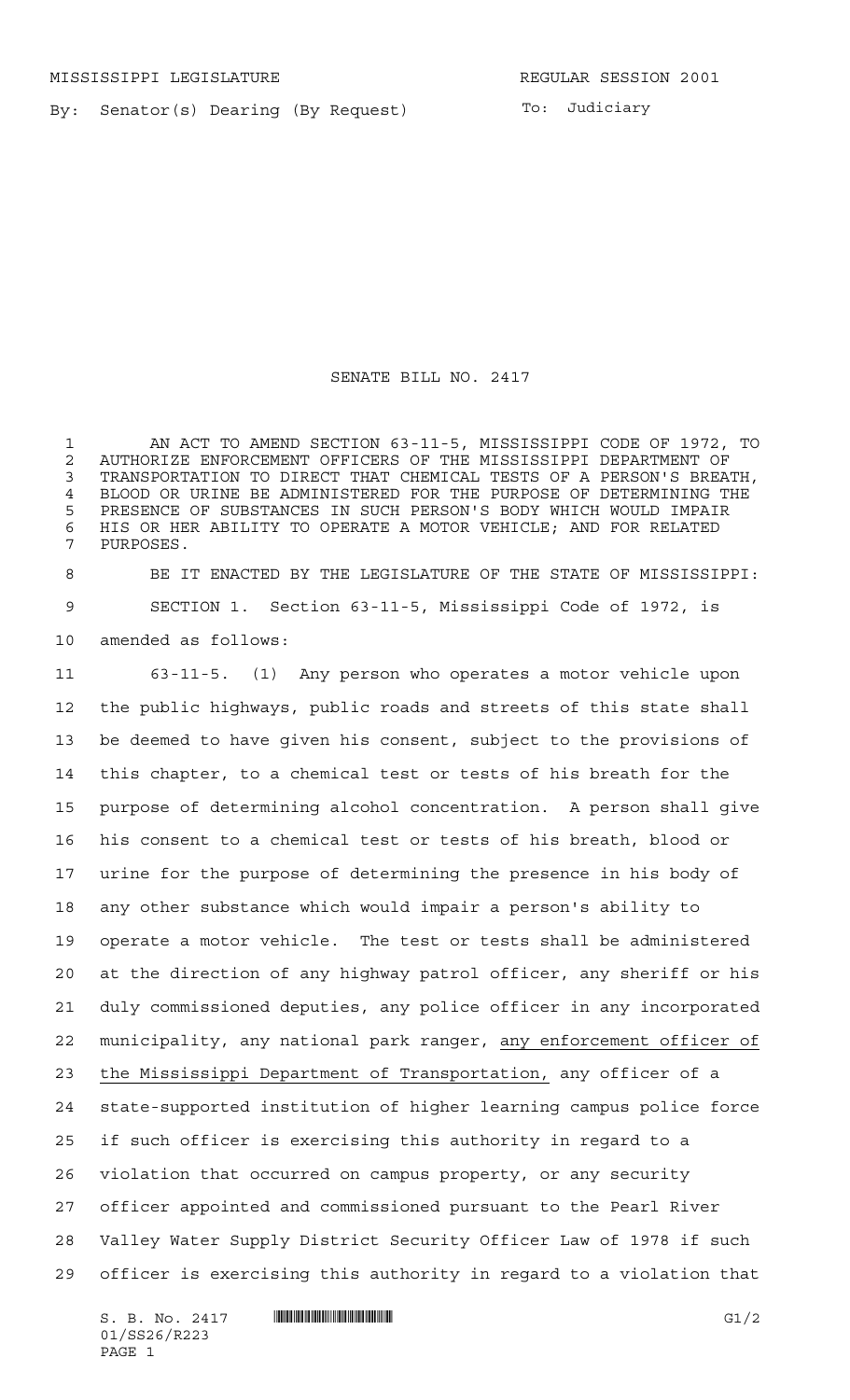occurred within the limits of the Pearl River Valley Water Supply District, when such officer has reasonable grounds and probable cause to believe that the person was driving or had under his actual physical control a motor vehicle upon the public streets or highways of this state while under the influence of intoxicating liquor or any other substance which had impaired such person's ability to operate a motor vehicle. No such test shall be administered by any person who has not met all the educational and training requirements of the appropriate course of study prescribed by the Board on Law Enforcement Officers Standards and Training; provided, however, that sheriffs and elected chiefs of police shall be exempt from such educational and training requirement. No such tests shall be given by any officer or any agency to any person within fifteen (15) minutes of consumption of any substance by mouth.

 (2) If the officer has reasonable grounds and probable cause to believe such person to have been driving a motor vehicle upon the public highways, public roads and streets of this state while under the influence of intoxicating liquor, such officer shall inform such person that his failure to submit to such chemical test or tests of his breath shall result in the suspension of his privilege to operate a motor vehicle upon the public streets and highways of this state for a period of ninety (90) days in the event such person has not previously been convicted of a violation of Section 63-11-30, or, for a period of one (1) year in the event of any previous conviction of such person under Section 63-11-30.

 (3) The traffic ticket, citation or affidavit issued to a person arrested for a violation of this chapter shall conform to the requirements of Section 63-9-21(3)(b).

 (4) Any person arrested under the provisions of this chapter shall be informed that he has the right to telephone for the purpose of requesting legal or medical assistance immediately after being booked for a violation under this chapter.

 $S. B. No. 2417$  . The set of  $\mathbb{Z}$  of  $\mathbb{Z}$  and  $\mathbb{Z}$  and  $\mathbb{Z}$  and  $\mathbb{Z}$  and  $\mathbb{Z}$  and  $\mathbb{Z}$  and  $\mathbb{Z}$  and  $\mathbb{Z}$  and  $\mathbb{Z}$  and  $\mathbb{Z}$  and  $\mathbb{Z}$  and  $\mathbb{Z}$  and  $\mathbb{Z}$  and  $\mathbb{Z}$  and 01/SS26/R223 PAGE 2